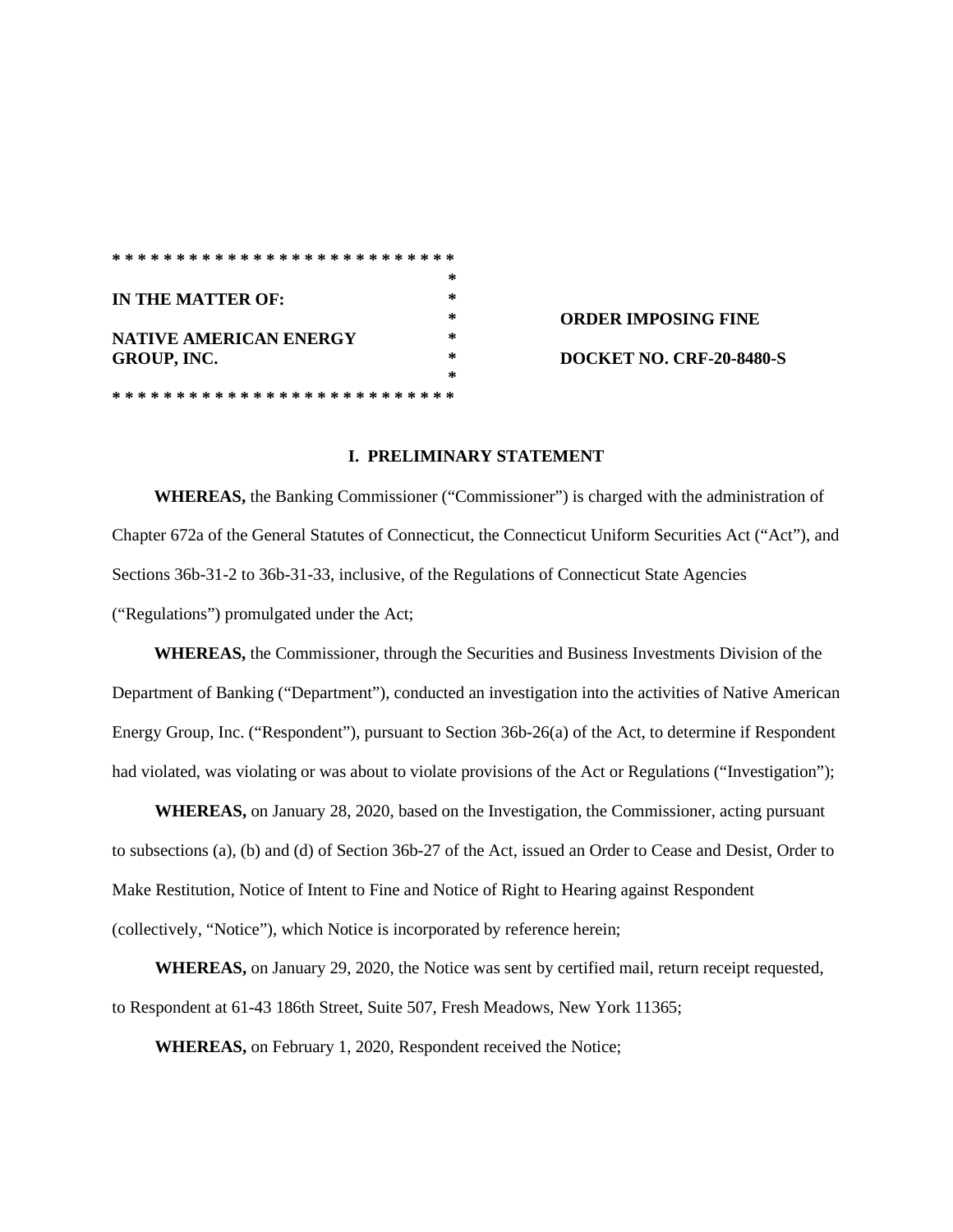**WHEREAS,** Respondent has failed to request a hearing on the allegations set forth in the Notice within 14 days of the date of its receipt;

**WHEREAS,** on February 26, 2020, a Certification was issued rendering the Order to Cease and Desist and Order to Make Restitution permanent as of February 16, 2020, which Certification is incorporated by reference herein;

**WHEREAS,** Section 36a-1-31(a) of the Regulations provides, in pertinent part, that:

When a party fails to request a hearing within the time specified in the notice, the allegations against the party may be deemed admitted. Without further proceedings or notice to the party, the commissioner shall issue a final decision in accordance with section 4-180 of the Connecticut General Statutes and section 36a-1-52 of the Regulations of Connecticut State Agencies, provided the commissioner may, if deemed necessary, receive evidence from the department, as part of the record, concerning the appropriateness of the amount of any . . . fine [or] restitution . . . sought in the notice.

**WHEREAS,** Section 36b-31(a) of the Act provides, in pertinent part, that "[t]he commissioner may from time to time make . . . such . . . orders as are necessary to carry out the provisions of sections 36b-2 to 36b-34, inclusive";

**AND WHEREAS,** Section 36b-31(b) of the Act provides, in pertinent part, that "[n]o . . . order may be made . . . unless the commissioner finds that the action is necessary or appropriate in the public interest or for the protection of investors and consistent with the purposes fairly intended by the policy and provisions of sections 36b-2 to 36b-34, inclusive."

## **II. FINDINGS OF FACT AND CONCLUSIONS OF LAW**

1. The Commissioner finds that the facts as set forth in paragraphs 9 through 11, inclusive, of the Notice, shall constitute findings of fact within the meaning of Section 4-180(c) of the General Statutes of Connecticut and Section 36a-1-52 of the Regulations, and that the Statutory Basis for Order to Cease and Desist, Order to Make Restitution and Order Imposing Fine set forth in paragraphs 12 through 15, inclusive, of the Notice shall constitute conclusions of law within the meaning of Section 4-180(c) of the General Statutes of Connecticut and Section 36a-1-52 of the Regulations.